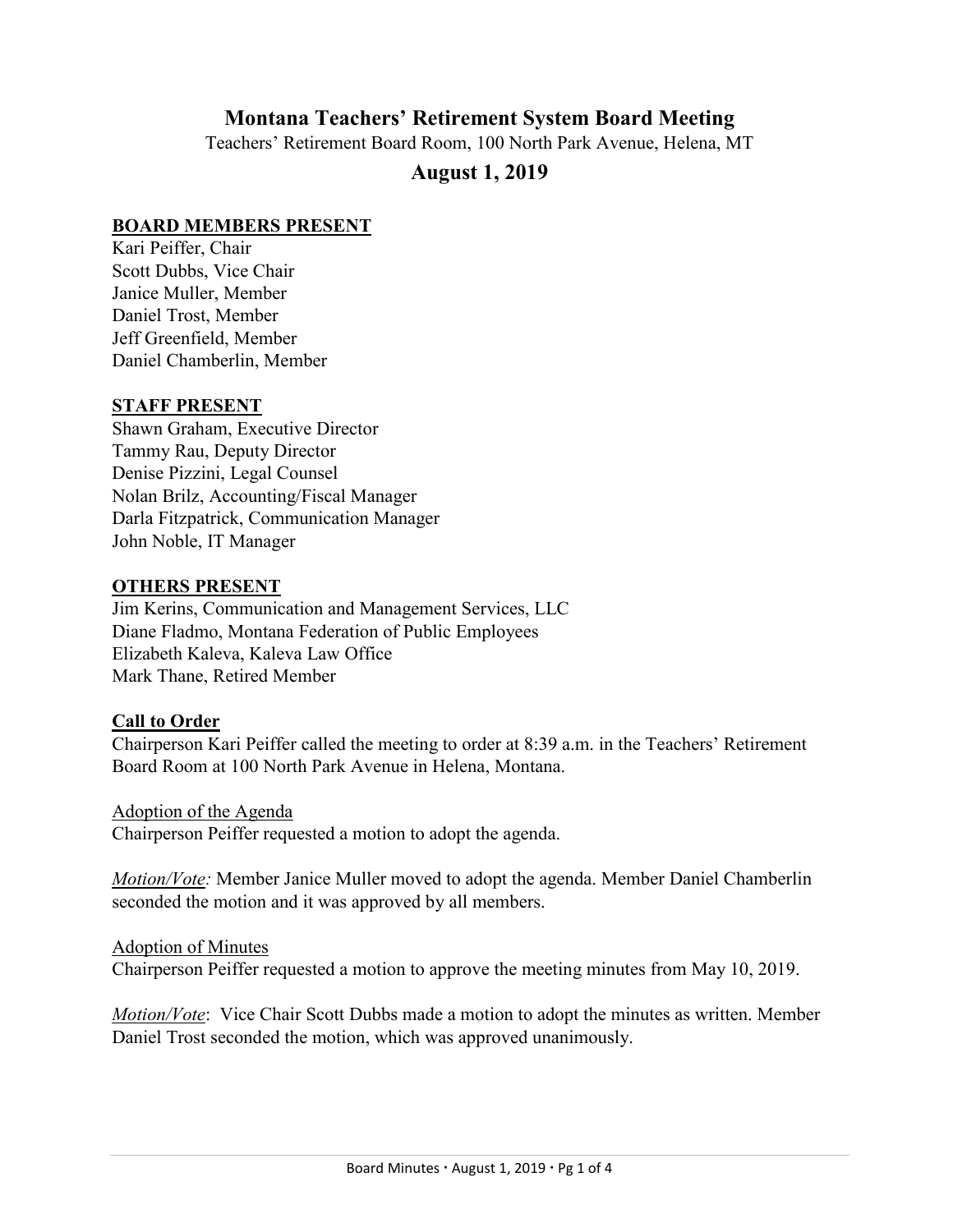## **Public Comment on Board Related Items**

Chairperson Peiffer provided an opportunity for members of the public to comment on any public matter not on the agenda and within the jurisdiction of the Board. There were no comments.

### **Strategic Planning**

### Long-Range Planning

Jim Kerins of Communication and Management Services (CMS) reviewed the process by which the Board and staff would review and update the TRS strategic plan. His firm recently conducted stakeholder and staff surveys and summarized that feedback in a Strategic Planning Primer, which was distributed to Board members prior to the meeting. By establishing measurable goals and making consistent progress toward them, TRS can demonstrate how it proactively addresses issues that sometimes cause concern for lawmakers and members, such as funding status and changing demographics.

The TRS mission statement is to promote long-term financial security for our members while maintaining the stability of the fund. Members of the Board discussed the current statement and agreed it remains applicable and meaningful. The vision statement, which represents where the Board wants TRS to be in the future, also was discussed and refined.

Mr. Kerins then reviewed progress on organizational objectives and goals established in 2017, many of which are ongoing. For example, while TRS successfully obtained better office space for staff, TRS still owns the building on  $6<sup>th</sup>$  Avenue and will need to determine what to do with it. As for workplace efficiency, Deputy Director Tammy Rau would like to prioritize a future workflow project to streamline internal business processes and convert certain paper application forms to a secure online data collection process. The TRS communication manager also will continue to improve the website and expand outreach efforts to members, employers and others.

The TRS Board and leadership continually monitor proposed changes to IRS rules and other federal legislation that could affect pension plans, as they are actively involved in legislative changes and initiatives at the state level. These require staff time to address and may also involve changes to the M-Trust system.

Another important tool in the strategic planning process is the SWOT analysis (strengths, weaknesses, opportunities and threats). Members of the Board and staff reviewed the existing list and recommended several revisions. The group also reviewed comments received in staff and stakeholder surveys and will take these into consideration when setting goals for 2019-2021. Overall, the Board is pleased with TRS's ability to achieve important goals and provide consistently good service to members while keeping administrative costs low.

### Public Comment

Diane Fladmo of MFPE encouraged the Board and staff to continue their good work.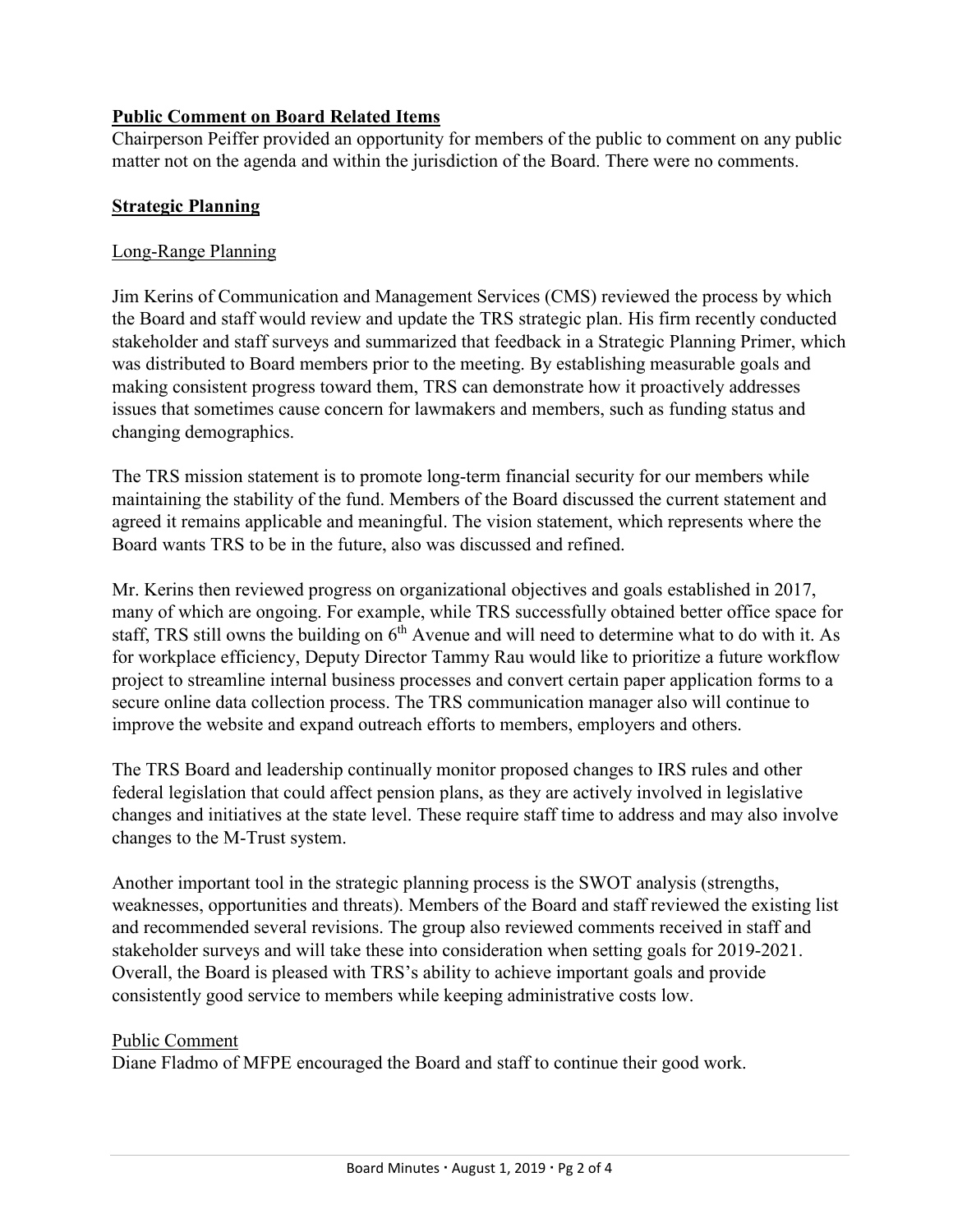Member Dan Trost left the meeting at 12:00 p.m.

### **Informal Board Review**

### Mark Thane – Earned Compensation

Mark Thane, former Missoula County Public Schools (MCPS) superintendent and recent retiree, and Elizabeth Kaleva, legal counsel for Mr. Thane, requested Board review of the June 6, 2019 TRS staff decision to exclude some pay from the calculation of Mr. Thane's retirement benefit.

Mr. Thane's employment contract for the position of Superintendent included a provision allowing an annual choice between an employer contribution to a tax-sheltered annuity (TSA) or payment of an equivalent amount as cash compensation. In the first two years he elected the contribution to a tax-sheltered annuity; in the following years he elected the latter option and MCPS included those amounts in compensation reported to TRS. When Mr. Thane applied for a retirement allowance, TRS notified him that cash paid in lieu of a fringe benefit is not earned compensation and would not be included in determining his average final compensation.

Ms. Kaleva stated the law is not clear on how TRS must treat compensation paid in lieu of a benefit, and Mr. Thane indicated that he and members of the MCPS governing board were unaware that the payments would not be considered by TRS to be earned compensation. Although members of the TRS Board were sympathetic to Mr. Thane's situation, they noted the final staff determination was consistent with long-standing TRS practice and interpretation of law.

*Motion/Vote:* Member Greenfield moved to uphold the final staff determination. Member Chamberlin seconded the motion, and it was carried by all members present.

Member Greenfield then left the meeting. Three members constitute a quorum and four members remained in attendance.

### **Disability Applications**

### *Closed Meeting*

### Executive Session to Discuss Disability Applications

At 2:00 p.m. the meeting was closed to the public for review of applications for disability retirement benefits. The applicants' right to privacy clearly exceeds the merits of public disclosure. Deputy Director Rau presented two submissions for review, and the meeting was reopened at 2:10 p.m.

### *Open Meeting*

Applications for Disability Retirement Benefits

Chairperson Peiffer requested a motion on the disability application for C. A.